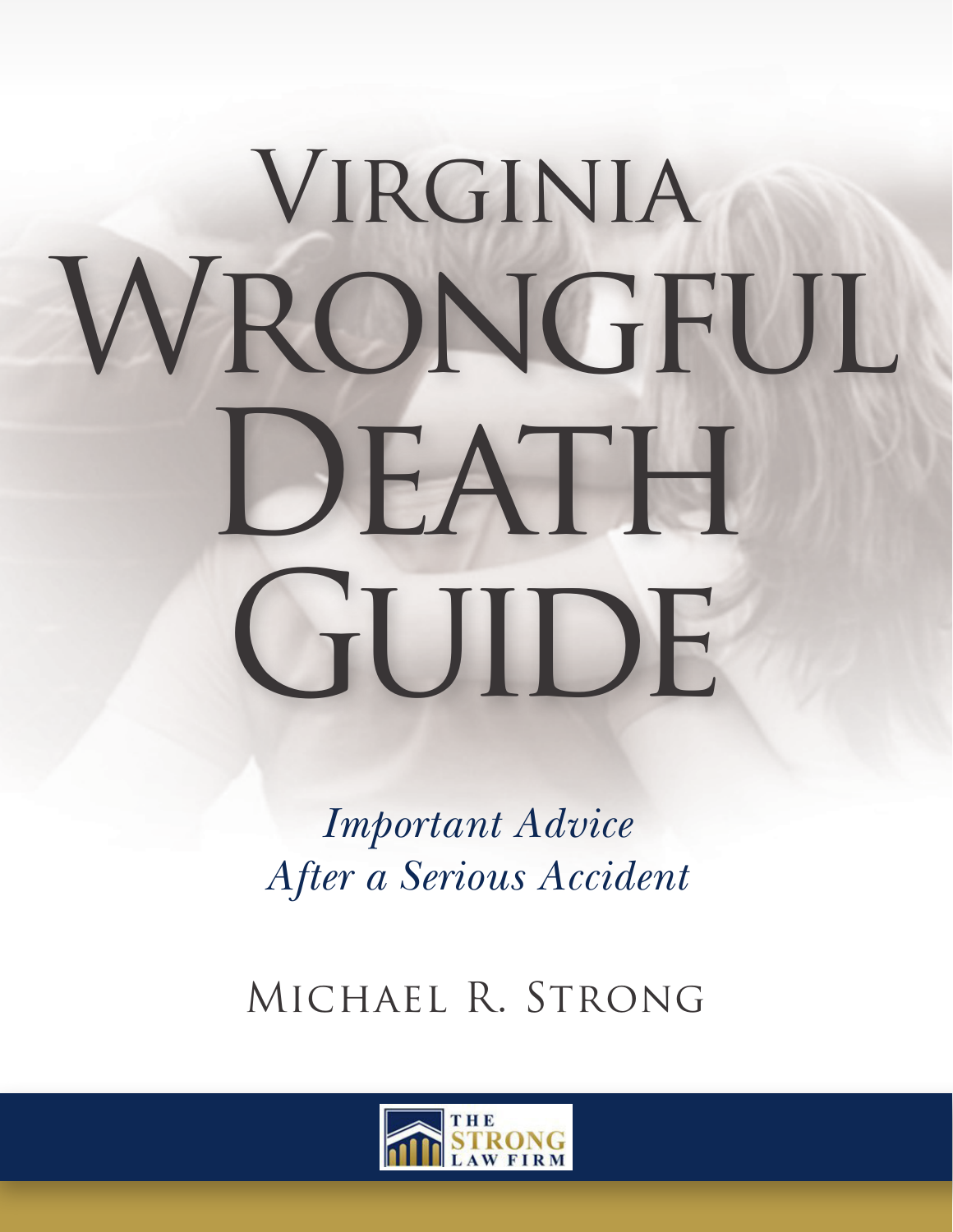

Are you mourning after the loss of a loved one? Wrongful death lawsuits can be brought when there is a fatal accident that was caused by another's recklessness, carelessness, negligence or wrongful act. For families, there is no greater tragedy. And although no amount of money will feel just, a settlement provides families with

financial security after a wrongful death.

Life is forever altered for families after a wrongful death. This time can be scary, traumatic, and often, families don't know who to turn to help for. A Virginia wrongful death lawyer provides the assistance that families need.

If you lost a loved one in an accident caused by carelessness, negligence, or wrongful behavior, you may be entitled to compensation.

Our Virginia wrongful death lawyers can help. We understand what your family is dealing with and realize that you and your family need the time and space to grieve. Our team provides compassionate legal assistance. We will fight for the compensation you rightfully deserve.

# Call now for a free case evaluation and to learn more about your family's rights.

## *What Is Wrongful Death?*

Fatal accidents occur every day in Virginia, and often times, no one can be held liable. Wrongful death cases are different, though. Wrongful death is any fatal accident that was caused by recklessness, carelessness, or wrongful behavior.

These accidents can happen in the workplace, during a medical procedure, or due to a motor vehicle accident. There are many causes in which an accident could be avoided, if someone hadn't been acting carelessly or recklessly. Examples include: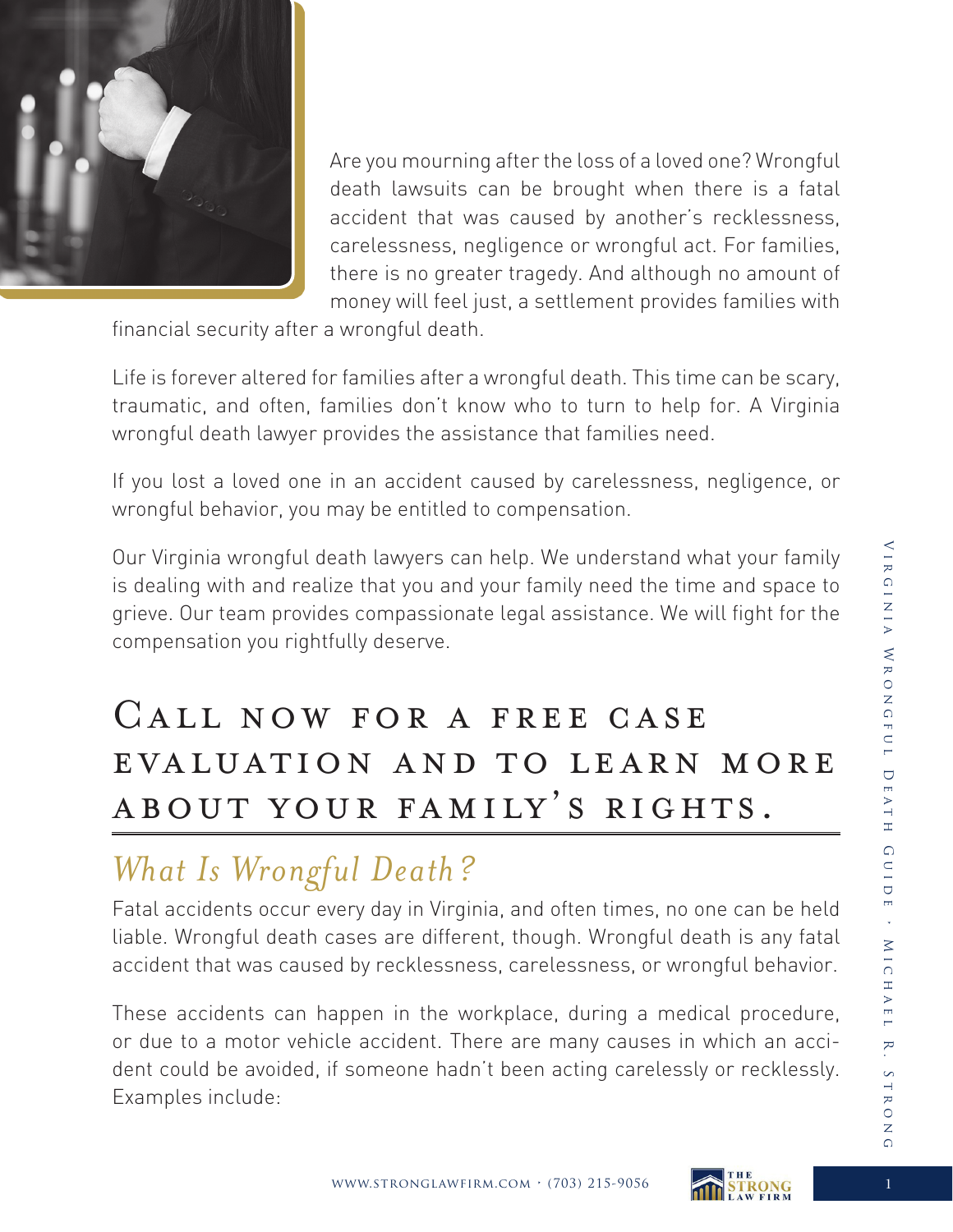Virginia Wrongful Death Guide • Michael R. Strong

EUIDE

 $\ddot{\phantom{a}}$ 

MICHAEL

R.

STRON

 $\Omega$ 

VIRGINIA WRONGFUL DEATH

www.stronglawfirm.com · (703) 215-9056  $\overline{\text{STRONG}}$  2

- » Motor Vehicle Accidents If a car accident was caused by negligent behavior, like speeding, DUI or distracted driving, a wrongful death lawsuit may be filed.
- » Trucking Accidents Trucking accidents caused by fatigued driving, improper equipment maintenance, or DUI can result in a wrongful death lawsuit.
- » Premises Liability Property owners who do not take care to protect visitors can be tried for wrongful death.
- » Medical Malpractice Doctors and medical providers can fail to meet standard of care, resulting in a death. A wrongful death lawsuit can be brought in cases of medical malpractice.
- » Dog Attacks A case can be brought against dog owners who fail to take safety precautions to protect the public.
- » Workplace Accidents Any workplace fatality can result in wrongful death benefits through Virginia's Workers' Compensation fund.

# Compensation AVAILABLE TO Survivors

No amount of money feels sufficient for the loss of a beloved family member. Yet, in cases of wrongful death, compensation is available to provide financial security for surviving dependents. This can help families recover financially,



as well as compensate them for ongoing emotional pain and suffering.

In wrongful death cases, compensation can be obtained for:

» Grief and emotional trauma

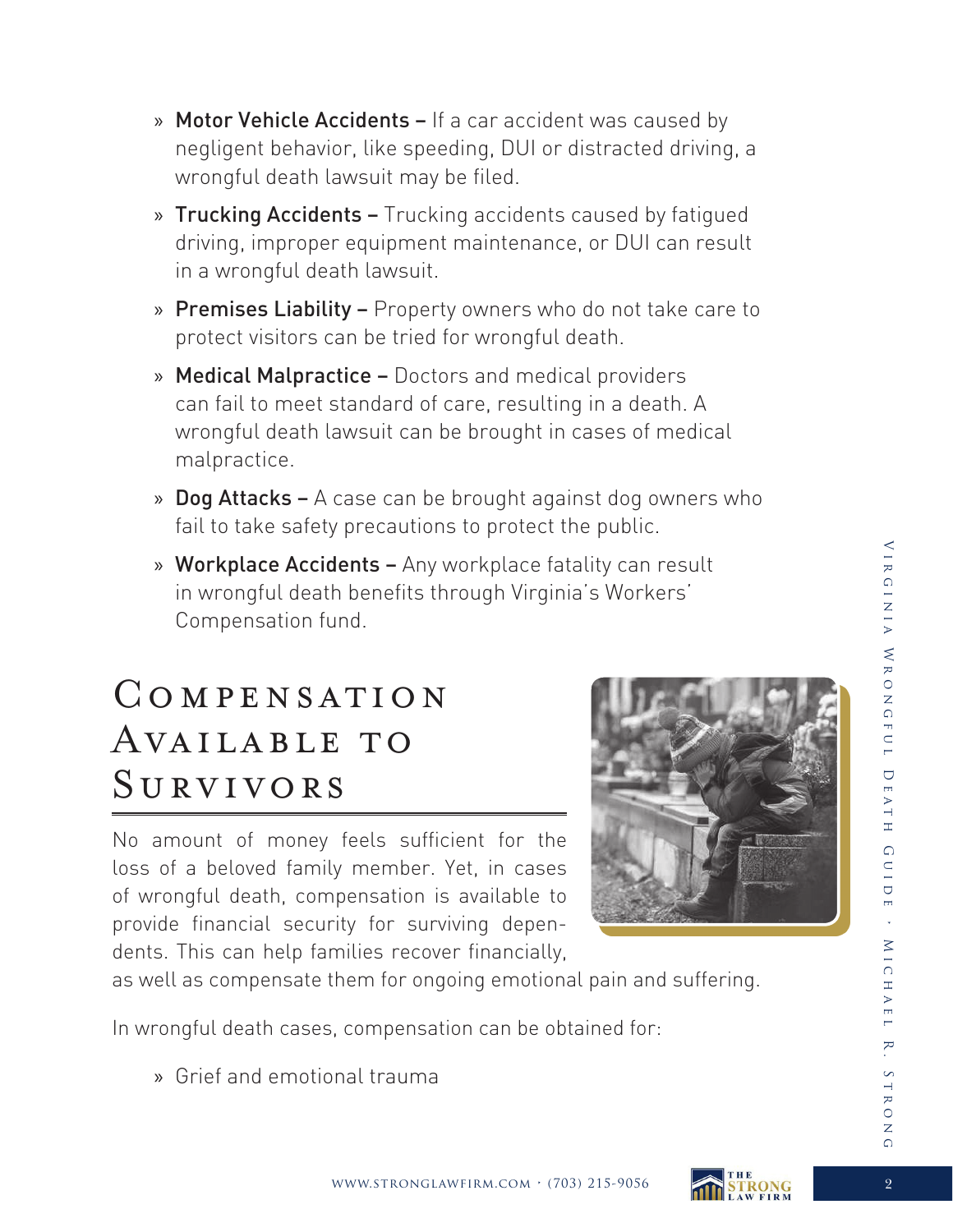- » Medical expenses leading up to the wrongful death
- » Funeral expenses
- » Loss of income, services, insurance, and protection
- » Loss of consortium

In some wrongful death cases, families can pursue punitive damages. This is a form of financial punishment for the negligent party, and it's reserved for cases of gross negligence or malice. Punitive damages are awarded by a jury, if your case goes to trial, and they are awarded on top of any compensatory damages.

Ultimately, a qualified Virginia wrongful death lawyer will help you fight for any and all forms of compensation. In your grief, compensation can help you avoid financial difficulties in the face of tragedy.

# FILE A WRONGFUL DEATH CLAIM

In Virginia, wrongful death claims must be brought by a personal representative of the victim's surviving family or estate. Beneficiaries can be any family member or those dependent on the victim for support. Examples include:

- » Spouses
- » Children
- » Grandchildren (if victim's child is deceased)
- » Parents
- » Siblings
- » Other relatives of the same household that relied on the victim for support, including in-laws, adopted children, or blood relatives

In cases when the victim had no surviving members, wrongful death cases can be brought by the victim's estate.

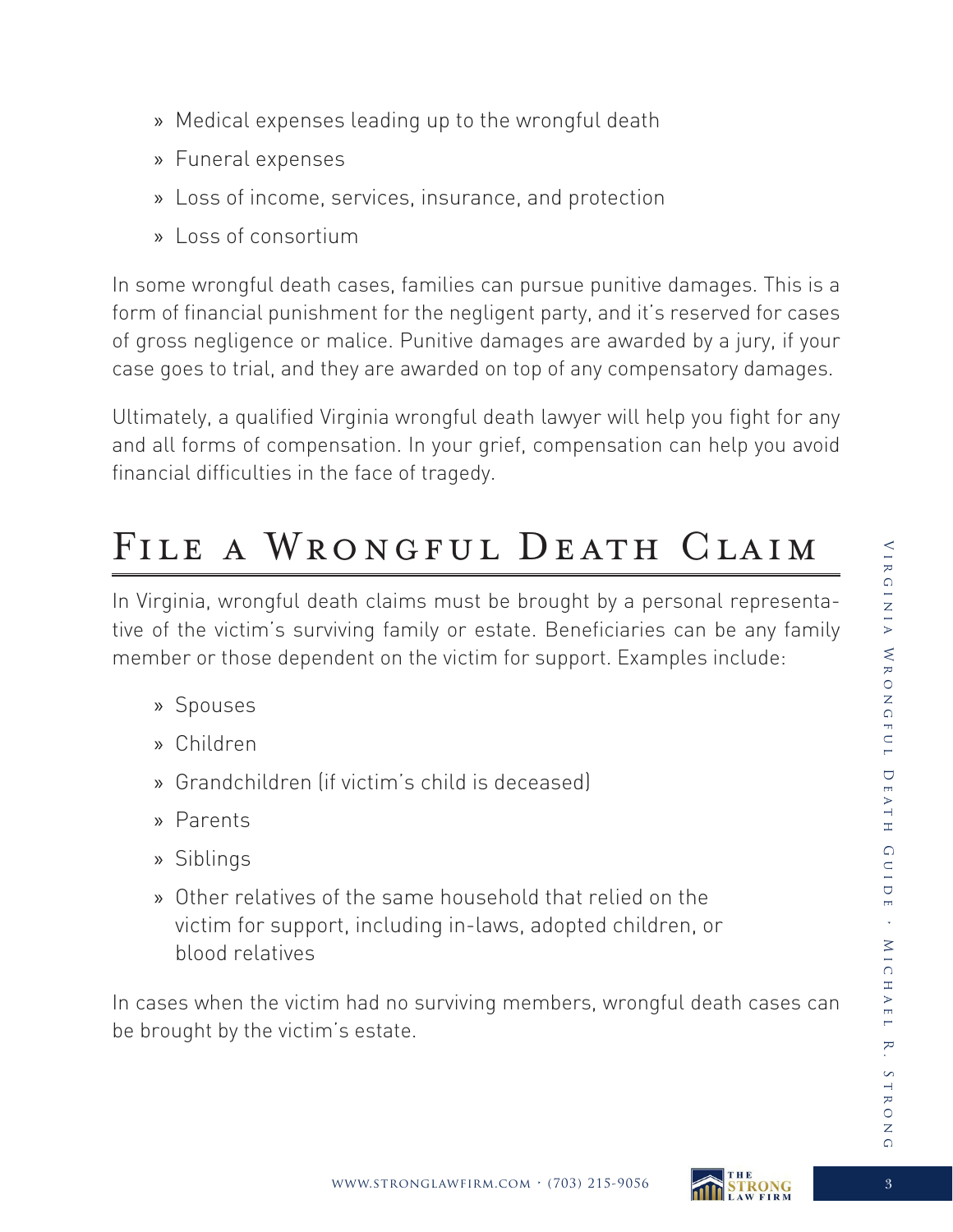# Hire a Wrongful Death Lawyer

In the immediate aftermath of an accident, family members experience shock and pursuing legal action might feel overwhelming. An attorney provides families with the time and space to grieve. Your attorney becomes an advocate on your behalf, completely managing the legal process.

Your claim must be filed within two years of the fatal accident. That's why it's important to contact a Virginia wrongful death lawyer as soon as possible after an accident. Our process for new cases include:

- » Investigating the accident and determining fault
- » Meeting with qualified experts (e.g. medical experts in malpractice cases, or traffic safety experts in fatal car/truck accidents)
- » Filing claims on your behalf
- » Negotiating for a fair-valued settlement
- » In necessary, trying your case in court

In your family's time of need, you need a lawyer you can trust, and who can pursue your case with compassion. Our Virginia personal injury attorneys can help you fight for the maximum compensation that you rightfully deserve.

# FREQUENTLY ASKED WRONGFUL DEATH QUESTIONS

# *What is a Wrongful Death Claim?*

As a family member who has lost a loved one in a wrongful death injury in Virginia, you may have a question about what wrongful death claims are all about. In Virginia, they usually follow two basic courses. One is the type of wrongful death claim that focuses on the difficulties that your loved one went through up until the time that they passed. The other is to focus on what the



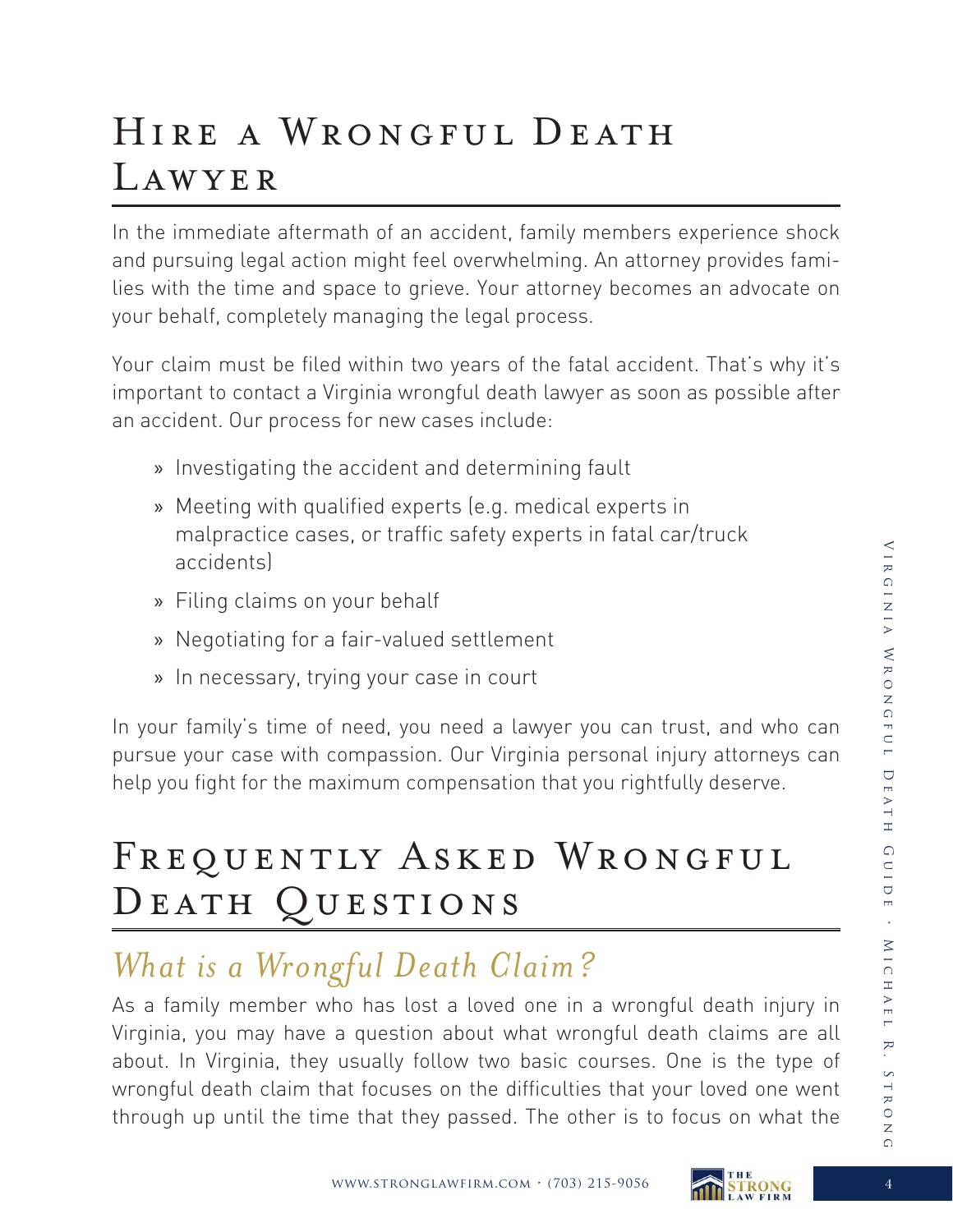losses to the family are if they passed away right away after the accident. Those are two very different kinds of claims to pursue. They require different kinds of evidence, and they usually depend on how long the person survived until the time of death after the accident. In both cases, it's important to note that finding the right attorney to help you establish what the losses were to your family is the most important thing that you can do when you've lost a loved one in a wrongful death accident.



#### *What Happens When I File a Claim?*

Recently, a family came to see me when a daughter had fallen on steps outside of an apartment building and had passed away as a result of her injuries. When that happened, they wanted to know what the steps were. They can be somewhat complicated, but the first step that has to be taken in pursuing a claim when we have a lost loved one is to get proper

qualification with the court to allow a representative of the family to pursue the claim legally. The next most important thing, of course, is to hire an attorney as early as you possibly can to establish what the facts and circumstances of the death were. Oftentimes, when somebody passes away as a result of an accident, their testimony isn't available to preserve the specific occurrence and the conditions that were prevailing at the scene where it happened. The value of the case can be severely compromised without that. It's extremely important to get an attorney early in the case to help you investigate, from any other source available, what you need to prove and win a wrongful death case in Virginia.

#### *How Much Does It Cost to File?*

When I'm asked by families to assist in prosecuting a claim for wrongful death in Virginia, often I'm asked the question of how much is it going to cost to handle that claim. As in most personal injury cases, attorneys will typically charge only at the end of the case on the recovery that's made at the end of the case. That, usually, is the largest expense out of all that's associated with prosecuting that claim. There are other charges that have to be incurred, for example, in

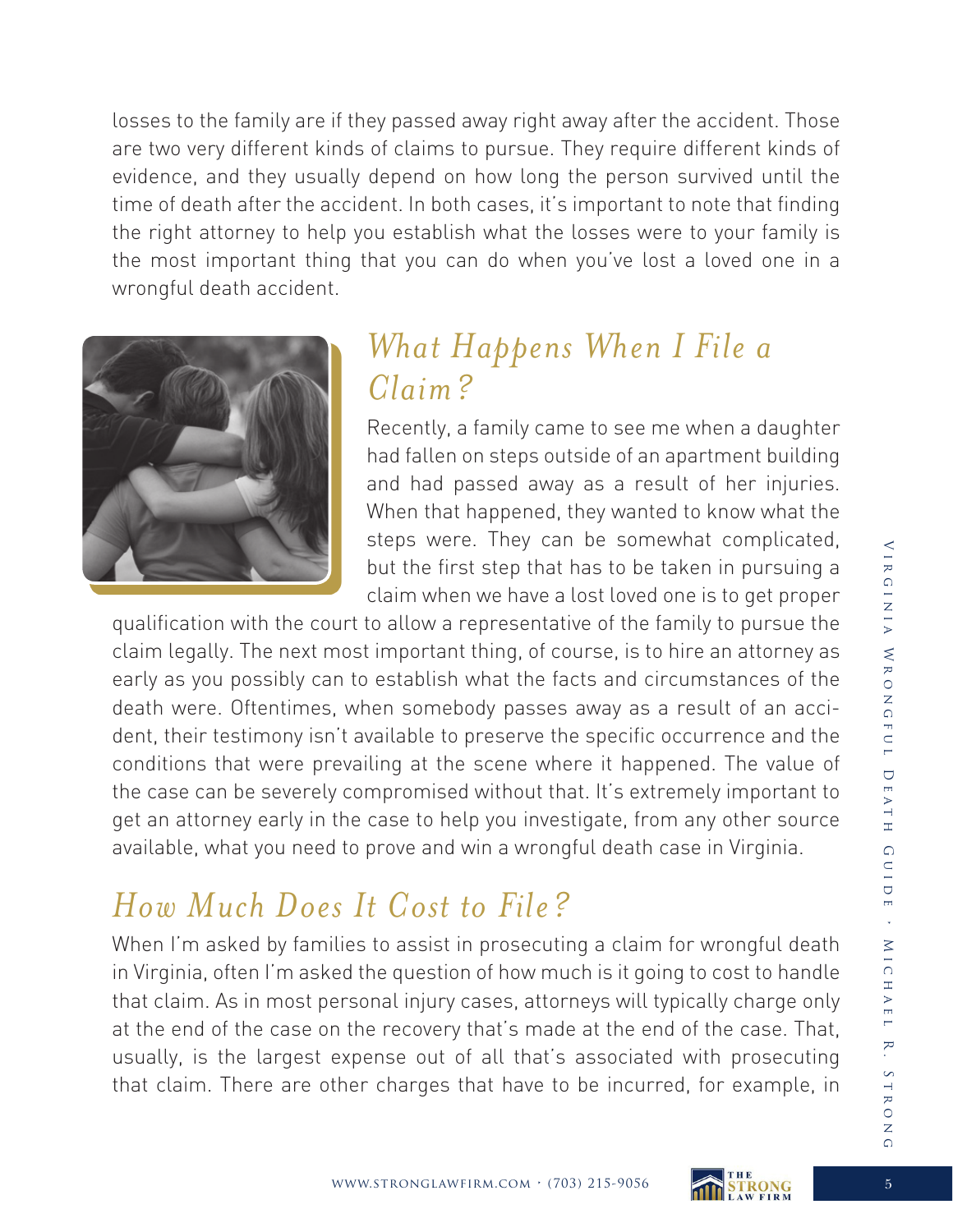investigating the claim, or in expenses of litigation, which might include expert witnesses or medical providers or other expertise that has to come into play to establish how the accident happened that caused the death, as well as what the subsequent injuries were that led to the death.

# *Who Can File a Wrongful Death Lawsuit?*

The simple answer is that you do not need to be a family member in order to qualify as a representative to pursue the claim on behalf of the deceased for personal injuries or death. However, the measure of damages is determined, and the class of beneficiaries who receive those damages is determined by your family relationship. In other words, the people who are the immediate family to the deceased person are the ones entitled to recover the damages. Oftentimes, families come to me and say, "We are so distraught by this loss, we don't feel capable of being able to do all of the administrative tasks associated with your claim," and in those cases, you can find an outside person, an independent representative, to qualify in order to file your claim in court.

#### *Should I Talk to the Insurance Company?*

When I'm asked if it's okay to speak with an insurance adjuster after a member of my family has been killed in an accident, my simple answer is "do not." The reason is, number one, you probably were not a witness to the accident, so what do you have to add to the insurance company's analysis at this early stage? The second thing to note is



that insurance companies are there for one purpose and one purpose only, and that is to try to minimize the value of your claim, and so they're looking for information that can help them to find appropriate defenses to raise to try and minimize the value of this case.

## *How Long Do I Have to File?*

In Virginia, we have a rule that you have two years from the date of the accident causing the death in which to file your claim. Occasionally, there are tolling





STRON

 $\Omega$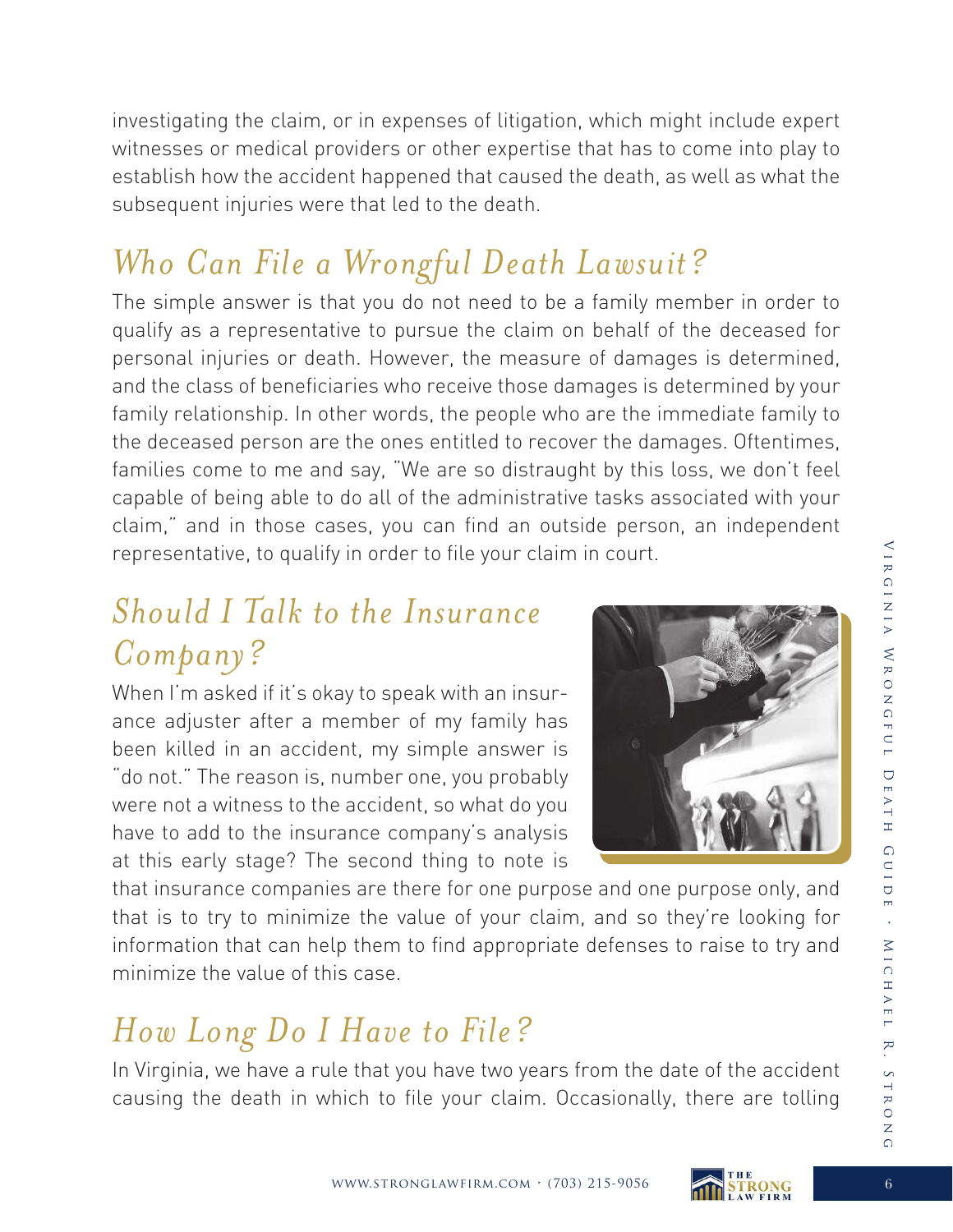provisions that will apply that can extend that time period, but the general rule is two years from the date of accident.

#### *How Much is My Case Worth?*

Frankly, the difficulty in coming up with that figure has to do with the nature of the loss to begin with. It is extremely difficult to evaluate how much it's worth to have lost a family member. I can't imagine that I'd ever be faced with the difficulty of making that decision if I were to have lost a loved one in an accident. In those cases, as lawyers, we have to look to the value based on what the expected lifespan would have been to the person that passed away. The value of the loss has to do with the nature of the importance of that person to the family, and the nature of the emotional connections that that person had, whether with their spouse, or children, or other loved ones in their immediate family. It's a very difficult analysis to make, and one that takes a lot of personal time and attention. In coming up with that figure, it's always best to have an attorney that actually will take the time to come out and meet with you and understand your family in order to come up with the best figure and best result in that case.

# *What Type of Compensation is Available?*

When a member of your family has been killed as a result of an accident in Virginia, you may want to know what kind of recoveries you're entitled to collect from that unfortunate accident. When we see these types of cases, we'll typically tell you that you are entitled to cover funeral expenses, last illness expenses, but most important in these types of cases is the loss of a family member and what that person meant to your family. It has much more to do with the pain and grieving that you and other members of your family have gone through as a result of that unfortunate loss.



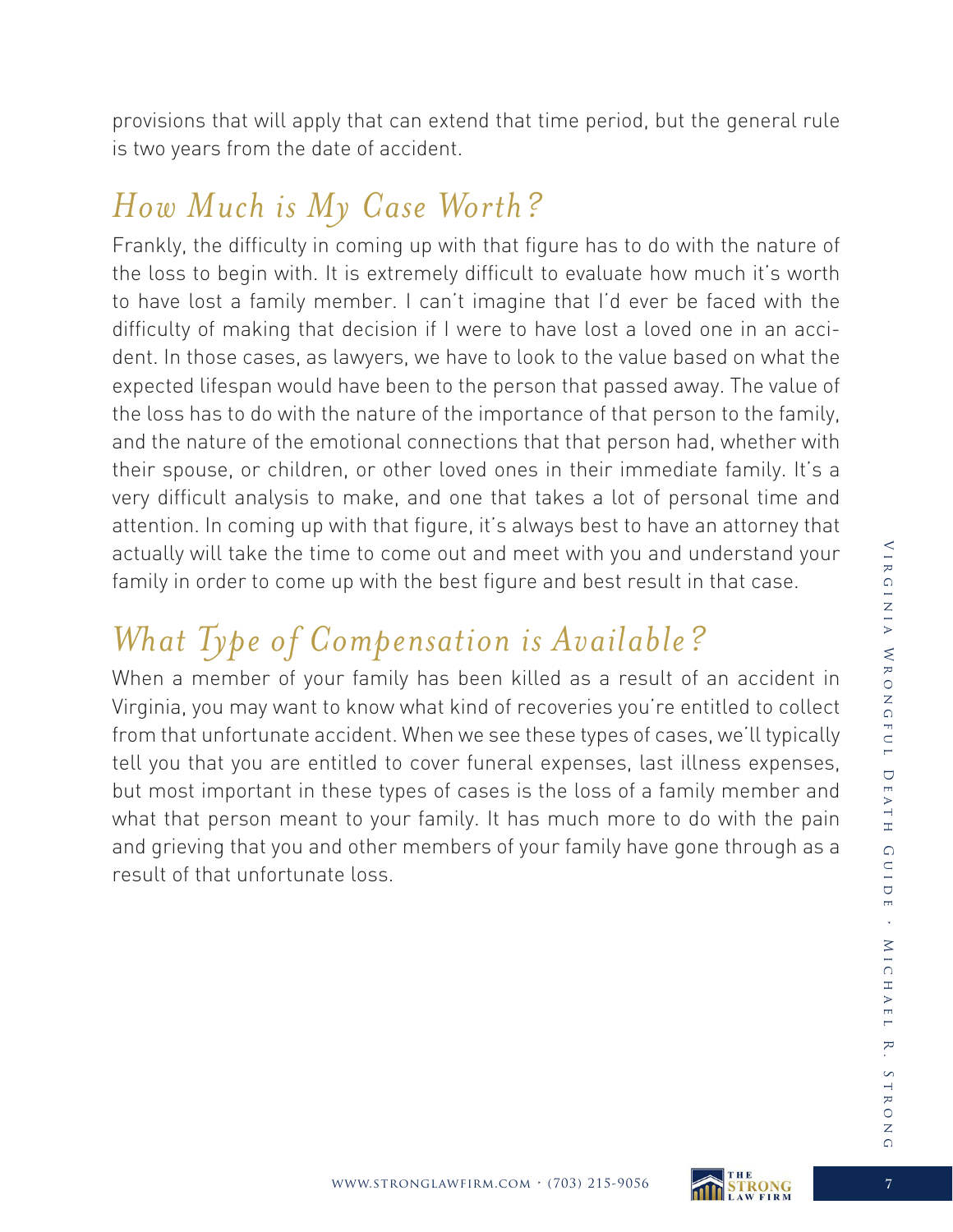# Request a Free Case Evaluation

If you have lost a loved one due to someone's carelessness or negligence, our legal team wants to help. We provide discrete legal services for grieving families, and can help you recover the compensation you deserve.

Call now for a free case review. Our initial consultations are no-obligation. You can choose to hire us if you feel comfortable with our team. Call now to learn more about your rights.



# About the Author

Michael R. Strong has handled complex auto accident, trucking accident, and products liability claims for over 38 years. He has achieved many six-figure settlements and verdicts for his clients involving highway accidents, products liability claims, and medical malpractice claims.

A true litigator, Michael Strong is licensed to practice law in Virginia, Maryland, and the District of Columbia. He has been licensed to practice law since 1980. Mr. Strong earned his law degree from the University of Dayton School of Law. He handles cases involving personal injury and business litigation, including catastrophic injuries, serious accidents, business contracts, business transactions, and more. As a dedicated advocate, he is well-known for his client-focused representation. He has secured favorable results for many of his cases and is passionate about serving his clients.

Mr. Strong is the author of several articles involving personal injury recovery advice, development of sources of insurance coverage in complex accident cases, and creative solutions for compromise of medical provider and subrogation liens. He is also a Number One Best Seller on Amazon com on Insurance Issues.